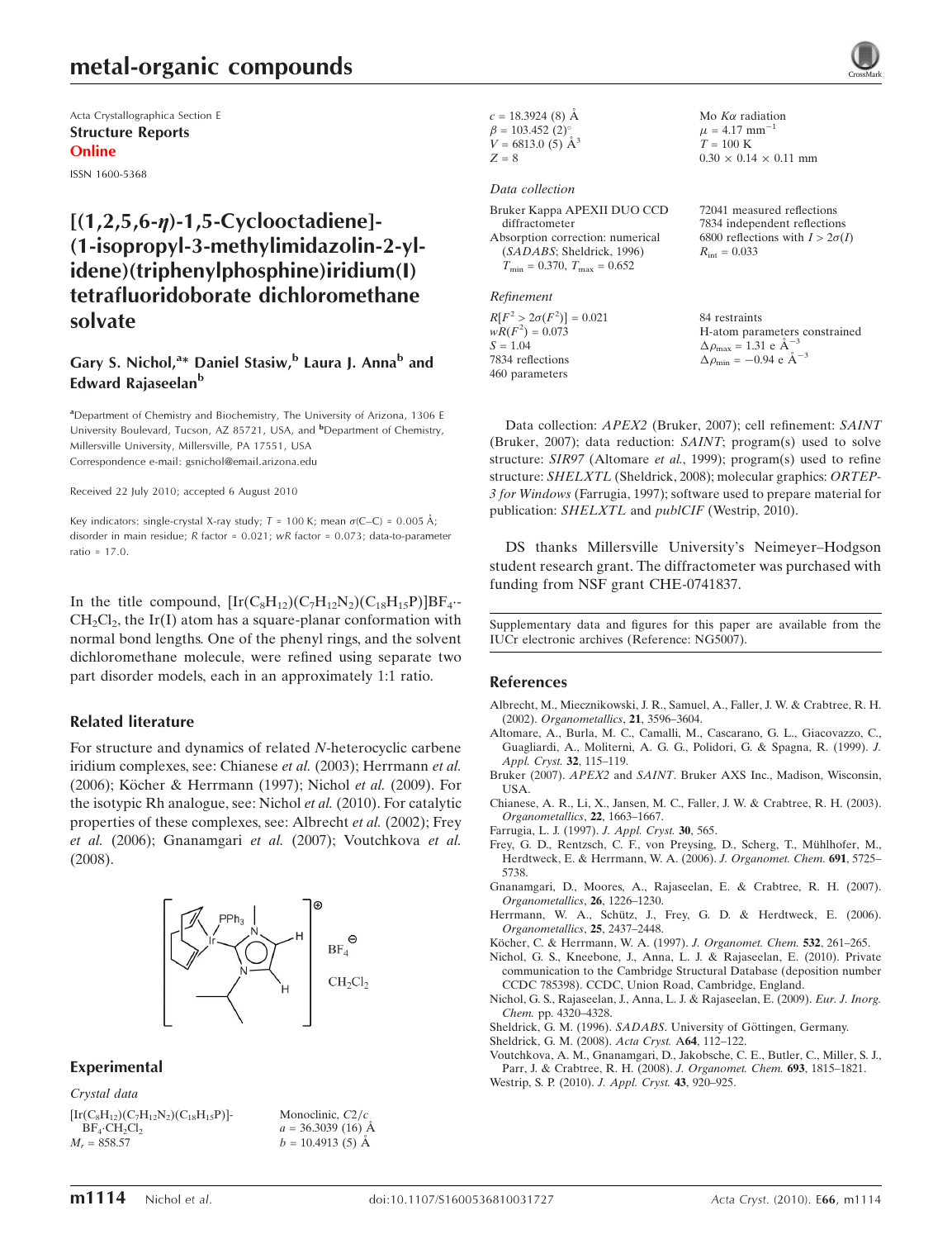# **supporting information**

# *Acta Cryst.* (2010). E**66**, m1114 [https://doi.org/10.1107/S1600536810031727]

# **[(1,2,5,6-***η***)-1,5-Cyclooctadiene](1-isopropyl-3-methylimidazolin-2-ylidene)(triphenylphosphine)iridium(I) tetrafluoridoborate dichloromethane solvate**

# **Gary S. Nichol, Daniel Stasiw, Laura J. Anna and Edward Rajaseelan**

# **S1. Comment**

The title compound, (I), was prepared as part of our ongoing research on Rh and Ir-containing N-heterocyclic carbene complexes (Nichol *et al.*, 2009). The Ir center has an expected square planar conformation and bond distances are unexceptional. One of the phenyl rings, and the solvent dichloromethane molecule, were refined using separate two part disorder models, each in an approximately 1:1 ratio. The structure of the isomorphous Rh analogue has also been reported (Nichol *et al.*, 2010).

## **S2. Experimental**

The title compound, (I), was synthesized by the reaction of  $[Ir(cod)(C<sub>7</sub>H<sub>12</sub>N<sub>2</sub>)Cl](0.369$  mg, 0.80 mmol) and triphenylphosphene (211 mg, 0.80 mmol) in CH<sub>2</sub>Cl<sub>2</sub> (8 ml) with silver tetrafluoroborate (157 m, 0.80 mmol) for 1.5 h. The mixture was filtered through Celite to remove silver chloride and the solvent was removed under reduced pressure. Crystals of the resulting solid of the title compound were obtained by slow diffusion of pentane into dichloromethane solution of the compound.

## **S3. Refinement**

One of the phenyl rings, and the solvent dichloromethane molecule, were refined using separate two part disorder models, each in an approximately 1:1 ratio. Bond distance similarity restraints were applied to the dichloromethane molecule, and approximate isotropic restraints were used on the ellipsoids of the disordered C atoms of both the dichloromethane molecule and the phenyl ring. The largest residual peak is approximately 0.76Å from Ir. H atoms were first located in a difference map and then refined using  $U_{iso}H = 1.5U_{eq}C$  for methyl groups and  $U_{iso}H = 1.2U_{eq}C$  for all others and constrained C–H distances.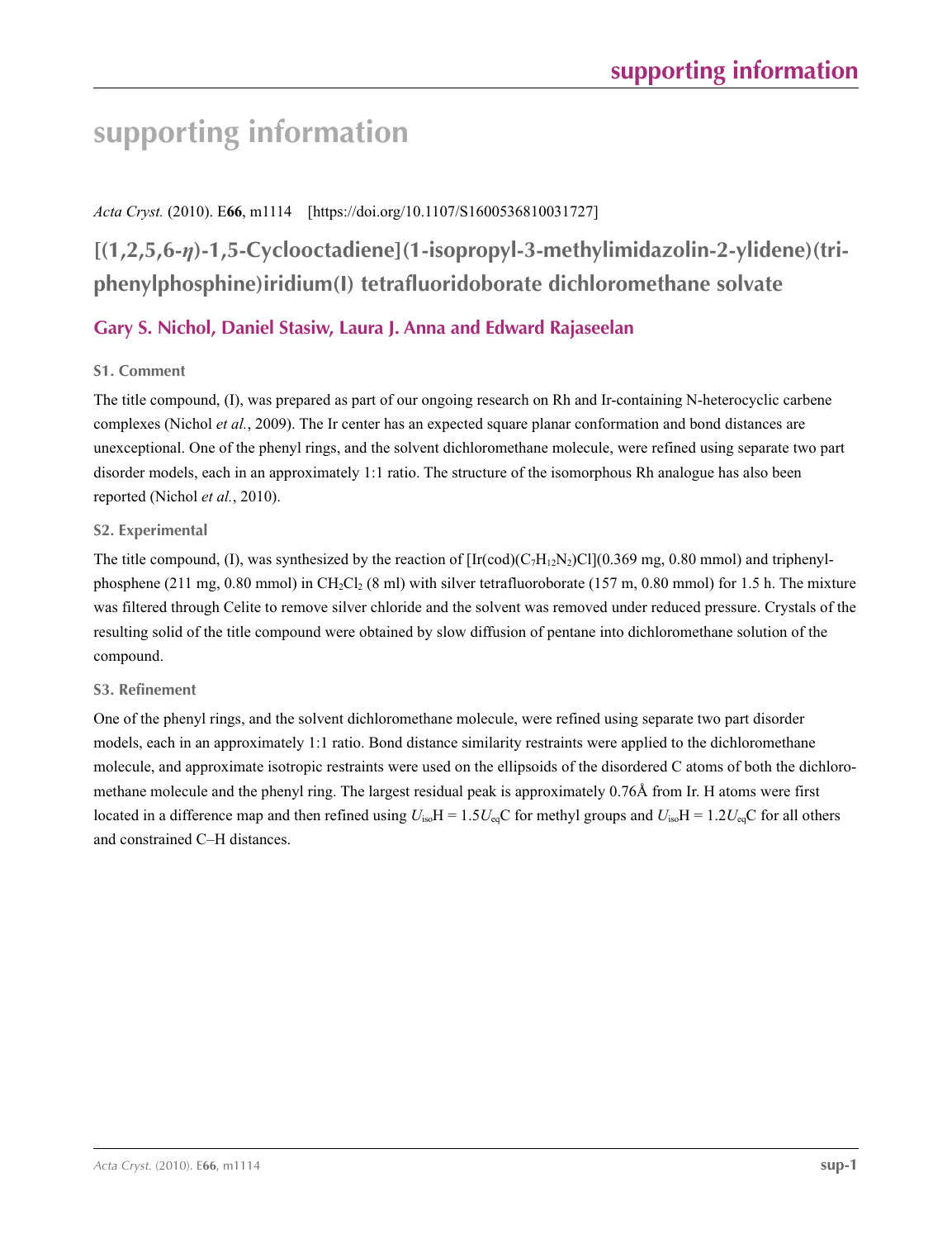

## **Figure 1**

The structure of the Ir complex in (I), with displacement ellipsoids at the 30% probability level and hydrogen atoms omitted.

**[(1,2,5,6-***η***)-1,5-Cyclooctadiene](1-isopropyl-3-methylimidazolin-2- ylidene)(triphenylphosphine)iridium(I) tetrafluoridoborate dichloromethane solvate** 

## *Crystal data*

| $[Ir(C_8H_{12})(C_7H_{12}N_2)(C_{18}H_{15}P)]BF_4 \cdot CH_2Cl_2$<br>$M_r = 858.57$<br>Monoclinic, $C2/c$<br>Hall symbol: -C 2yc<br>$a = 36.3039(16)$ Å<br>$b = 10.4913(5)$ Å<br>$c = 18.3924(8)$ Å<br>$\beta$ = 103.452 (2) <sup>o</sup><br>$V = 6813.0(5)$ Å <sup>3</sup> | $F(000) = 3408$<br>$D_x = 1.674$ Mg m <sup>-3</sup><br>Mo Ka radiation, $\lambda = 0.71073$ Å<br>Cell parameters from 9491 reflections<br>$\theta$ = 2.4–28.3°<br>$\mu = 4.17$ mm <sup>-1</sup><br>$T = 100 \text{ K}$<br>Prism, red<br>$0.30 \times 0.14 \times 0.11$ mm |
|-----------------------------------------------------------------------------------------------------------------------------------------------------------------------------------------------------------------------------------------------------------------------------|---------------------------------------------------------------------------------------------------------------------------------------------------------------------------------------------------------------------------------------------------------------------------|
| $Z = 8$                                                                                                                                                                                                                                                                     |                                                                                                                                                                                                                                                                           |
| Data collection                                                                                                                                                                                                                                                             |                                                                                                                                                                                                                                                                           |
| Bruker Kappa APEXII DUO CCD<br>diffractometer<br>Radiation source: fine-focus sealed tube with<br>Miracol optics                                                                                                                                                            | Absorption correction: numerical<br>(SADABS; Sheldrick, 1996)<br>$T_{\text{min}}$ = 0.370, $T_{\text{max}}$ = 0.652<br>72041 measured reflections                                                                                                                         |
| Graphite monochromator<br>$\varphi$ and $\omega$ scans                                                                                                                                                                                                                      | 7834 independent reflections<br>6800 reflections with $I > 2\sigma(I)$<br>$R_{\text{int}} = 0.033$                                                                                                                                                                        |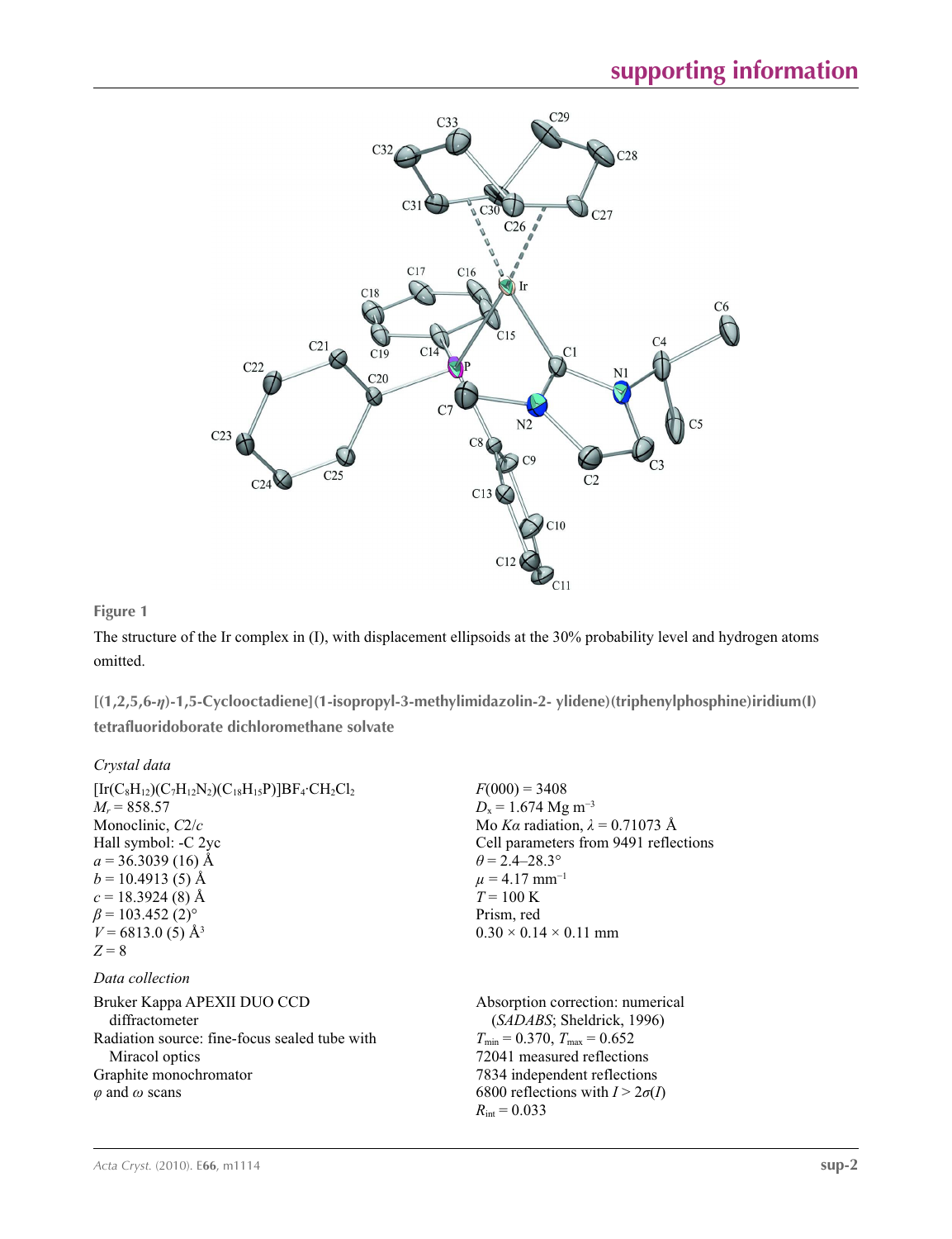| $\theta_{\text{max}} = 27.5^{\circ}, \theta_{\text{min}} = 2.0^{\circ}$ | $k = -13 \rightarrow 13$                         |
|-------------------------------------------------------------------------|--------------------------------------------------|
| $h = -47 \rightarrow 47$                                                | $l = -23 \rightarrow 23$                         |
| Refinement                                                              |                                                  |
| Refinement on $F^2$                                                     | Secondary atom site location: difference Fourier |
| Least-squares matrix: full                                              | map                                              |
| $R[F^2 > 2\pi (F^2)] = 0.021$                                           | Hydrogen site location: inferred from            |

| $R[F^2 > 2\sigma(F^2)] = 0.021$                 | Hydrogen site location: inferred from                     |
|-------------------------------------------------|-----------------------------------------------------------|
| $wR(F^2) = 0.073$                               | neighbouring sites                                        |
| $S = 1.04$                                      | H-atom parameters constrained                             |
| 7834 reflections                                | $w = 1/[\sigma^2(F_0^2) + (0.050P)^2 + 5.P]$              |
| 460 parameters                                  | where $P = (F_o^2 + 2F_c^2)/3$                            |
| 84 restraints                                   | $(\Delta/\sigma)_{\text{max}} = 0.011$                    |
| Primary atom site location: structure-invariant | $\Delta \rho_{\text{max}} = 1.31 \text{ e A}^{-3}$        |
| direct methods                                  | $\Delta\rho_{\rm min} = -0.94 \text{ e } \text{\AA}^{-3}$ |
|                                                 |                                                           |

### *Special details*

**Geometry**. All e.s.d.'s (except the e.s.d. in the dihedral angle between two l.s. planes) are estimated using the full covariance matrix. The cell e.s.d.'s are taken into account individually in the estimation of e.s.d.'s in distances, angles and torsion angles; correlations between e.s.d.'s in cell parameters are only used when they are defined by crystal symmetry. An approximate (isotropic) treatment of cell e.s.d.'s is used for estimating e.s.d.'s involving l.s. planes.

**Refinement**. Refinement of  $F^2$  against ALL reflections. The weighted *R*-factor  $wR$  and goodness of fit *S* are based on  $F^2$ , conventional *R*-factors *R* are based on *F*, with *F* set to zero for negative *F*<sup>2</sup>. The threshold expression of  $F^2 > \sigma(F^2)$  is used only for calculating *R*-factors(gt) *etc*. and is not relevant to the choice of reflections for refinement. *R*-factors based on *F*<sup>2</sup> are statistically about twice as large as those based on *F*, and *R*- factors based on ALL data will be even larger.

*Fractional atomic coordinates and isotropic or equivalent isotropic displacement parameters (Å2 )*

|                  | $\boldsymbol{x}$ | $\mathcal{Y}$ | $\boldsymbol{Z}$ | $U_{\rm iso}*/U_{\rm eq}$ | Occ. (2) |
|------------------|------------------|---------------|------------------|---------------------------|----------|
| Ir               | 0.668273(3)      | 0.510395(9)   | 0.563854(6)      | 0.02420(5)                |          |
| C11              | 0.54347(6)       | 0.9363(4)     | 0.70029(17)      | 0.0471(7)                 | 0.511(7) |
| Cl <sub>2</sub>  | 0.57718(16)      | 1.1103(5)     | 0.6136(5)        | 0.137(2)                  | 0.511(7) |
| Cl1'             | 0.54270(8)       | 1.0031(6)     | 0.71548(15)      | 0.0579(11)                | 0.489(7) |
| Cl2'             | 0.57231(13)      | 1.0807(4)     | 0.58942(14)      | 0.0553(9)                 | 0.489(7) |
| $\mathbf{P}$     | 0.60271(2)       | 0.52250(7)    | 0.53810(5)       | 0.02869(16)               |          |
| F1               | 0.63097(6)       | 1.1774(2)     | 0.28542(14)      | 0.0718(7)                 |          |
| F <sub>2</sub>   | 0.68831(7)       | 1.2144(3)     | 0.26529(15)      | 0.0974(10)                |          |
| F3               | 0.68298(6)       | 1.1205(3)     | 0.37193(13)      | 0.0728(7)                 |          |
| F4               | 0.66639(8)       | 1.0113(2)     | 0.2656(2)        | 0.0865(10)                |          |
| N1               | 0.67636(6)       | 0.7514(2)     | 0.47676(15)      | 0.0373(6)                 |          |
| N <sub>2</sub>   | 0.67143(7)       | 0.5884(2)     | 0.40379(14)      | 0.0356(6)                 |          |
| $\mathbf{B}$     | 0.66725(11)      | 1.1321(5)     | 0.2973(3)        | 0.0557(11)                |          |
| C <sub>1</sub>   | 0.67157(7)       | 0.6230(3)     | 0.47509(17)      | 0.0318(6)                 |          |
| C <sub>2</sub>   | 0.67518(8)       | 0.6943(3)     | 0.3618(2)        | 0.0455(8)                 |          |
| H2               | 0.6756           | 0.6948        | 0.3104           | $0.055*$                  |          |
| C <sub>3</sub>   | 0.67807(8)       | 0.7960(3)     | 0.4063(2)        | 0.0488(9)                 |          |
| H <sub>3</sub>   | 0.6808           | 0.8822        | 0.3926           | $0.059*$                  |          |
| C4               | 0.67913(8)       | 0.8306(3)     | 0.5440(2)        | 0.0456(8)                 |          |
| H4               | 0.6763           | 0.7737        | 0.5860           | $0.055*$                  |          |
| C <sub>5</sub>   | 0.64780(9)       | 0.9295(3)     | 0.5322(3)        | 0.0681(13)                |          |
| H <sub>5</sub> A | 0.6232           | 0.8869        | 0.5172           | $0.102*$                  |          |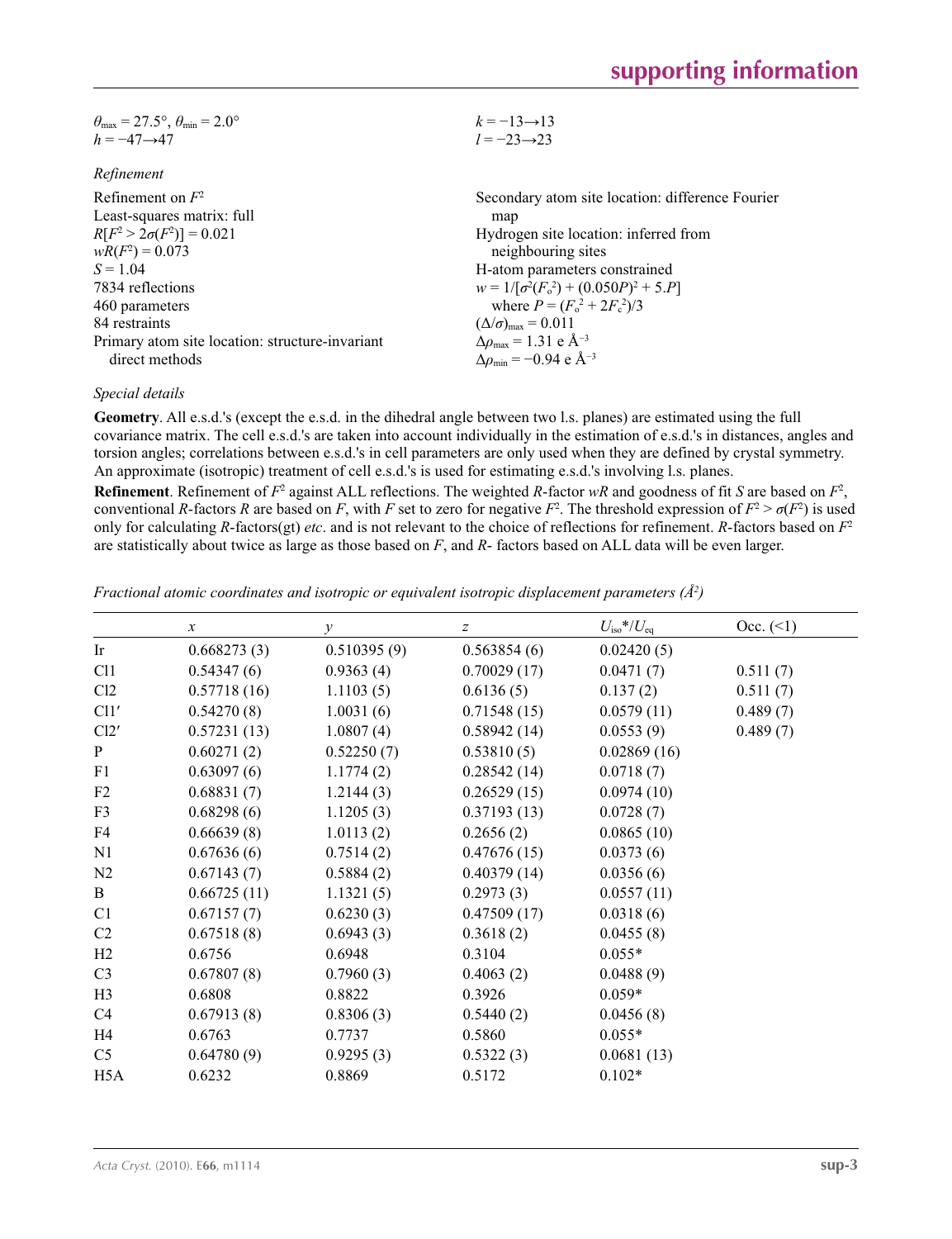| H5B              | 0.6508      | 0.9890              | 0.4929      | $0.102*$               |           |
|------------------|-------------|---------------------|-------------|------------------------|-----------|
| H <sub>5</sub> C | 0.6492      | 0.9765              | 0.5788      | $0.102*$               |           |
| C6               | 0.71784(8)  | 0.8956(3)           | 0.5664(2)   | 0.0525(9)              |           |
| H <sub>6</sub> A | 0.7378      | 0.8324              | 0.5672      | $0.079*$               |           |
| H6B              | 0.7210      | 0.9335              | 0.6162      | $0.079*$               |           |
| H <sub>6</sub> C | 0.7195      | 0.9625              | 0.5301      | $0.079*$               |           |
| C7               | 0.66684(10) | 0.4574(3)           | 0.37577(19) | 0.0403(7)              |           |
| H7A              | 0.6580      | 0.4034              | 0.4118      | $0.060*$               |           |
| H7B              | 0.6912      | 0.4254              | 0.3691      | $0.060*$               |           |
| H7C              | 0.6482      | 0.4556              | 0.3277      | $0.060*$               |           |
| $\rm{C}8$        | 0.57817(16) | 0.6605(5)           | 0.4981(5)   | 0.0241(16)             | 0.556(18) |
| C9               | 0.55354(16) | 0.7332(5)           | 0.5287(5)   | 0.0363(17)             | 0.556(18) |
| H9               | 0.5505      | 0.7149              | 0.5776      | $0.044*$               | 0.556(18) |
| C10              | 0.53335(13) | 0.8325(4)           | 0.4879(7)   | 0.047(2)               | 0.556(18) |
| H10              | 0.5165      | 0.8822              | 0.5088      | $0.057*$               | 0.556(18) |
| C11              | 0.53780(13) | 0.8592(4)           | 0.4164(7)   | 0.041(2)               | 0.556(18) |
| H11              | 0.5240      | 0.9272              | 0.3885      | $0.049*$               | 0.556(18) |
| C12              | 0.56243(15) | 0.7866(6)           | 0.3857(5)   | 0.041(2)               | 0.556(18) |
| H12              | 0.5655      | 0.8049              | 0.3369      | $0.049*$               |           |
|                  |             |                     |             |                        | 0.556(18) |
| C13              | 0.58261(15) | 0.6873(5)<br>0.6376 | 0.4266(5)   | 0.0284(17)<br>$0.034*$ | 0.556(18) |
| H13              | 0.5994      |                     | 0.4056      |                        | 0.556(18) |
| C8'              | 0.5794(2)   | 0.6616(5)           | 0.4725(5)   | 0.021(2)               | 0.444(18) |
| C9'              | 0.55502(19) | 0.7448(6)           | 0.4970(6)   | 0.035(2)               | 0.444(18) |
| H9'              | 0.5509      | 0.7363              | 0.5459      | $0.042*$               | 0.444(18) |
| C10'             | 0.53665(19) | 0.8404(6)           | 0.4499(7)   | 0.040(3)               | 0.444(18) |
| H10'             | 0.5200      | 0.8973              | 0.4666      | $0.048*$               | 0.444(18) |
| C11'             | 0.5426(2)   | 0.8528(5)           | 0.3783(7)   | 0.042(3)               | 0.444(18) |
| H11'             | 0.5301      | 0.9182              | 0.3461      | $0.050*$               | 0.444(18) |
| C12'             | 0.5670(2)   | 0.7697(6)           | 0.3537(6)   | 0.038(2)               | 0.444(18) |
| H12'             | 0.5711      | 0.7781              | 0.3048      | $0.046*$               | 0.444(18) |
| C13'             | 0.5854(2)   | 0.6741(6)           | 0.4008(5)   | 0.0260(19)             | 0.444(18) |
| H13'             | 0.6020      | 0.6172              | 0.3841      | $0.031*$               | 0.444(18) |
| C14              | 0.58120(8)  | 0.5100(3)           | 0.6183(2)   | 0.0362(7)              |           |
| C15              | 0.59156(8)  | 0.5988(3)           | 0.6765(2)   | 0.0471(9)              |           |
| H15              | 0.6098      | 0.6628              | 0.6740      | $0.057*$               |           |
| C16              | 0.57541(8)  | 0.5937(4)           | 0.7375(2)   | 0.0510(9)              |           |
| H16              | 0.5820      | 0.6558              | 0.7759      | $0.061*$               |           |
| C17              | 0.54978(10) | 0.4992(3)           | 0.7431(2)   | 0.0496(10)             |           |
| H17              | 0.5391      | 0.4951              | 0.7856      | $0.060*$               |           |
| C18              | 0.53965(8)  | 0.4100(3)           | 0.68616(18) | 0.0429(7)              |           |
| H18              | 0.5220      | 0.3446              | 0.6897      | $0.052*$               |           |
| C19              | 0.55513(7)  | 0.4160(3)           | 0.62424(17) | 0.0351(6)              |           |
| H19              | 0.5478      | 0.3550              | 0.5853      | $0.042*$               |           |
| C20              | 0.58018(7)  | 0.3948(2)           | 0.47589(14) | 0.0255(5)              |           |
| C21              | 0.60049(8)  | 0.2880(2)           | 0.46441(14) | 0.0265(5)              |           |
| H21              | 0.6264      | 0.2804              | 0.4895      | $0.032*$               |           |
| C22              | 0.58319(9)  | 0.1918(3)           | 0.41636(16) | 0.0344(6)              |           |
| H22              | 0.5973      | 0.1191              | 0.4082      | $0.041*$               |           |
|                  |             |                     |             |                        |           |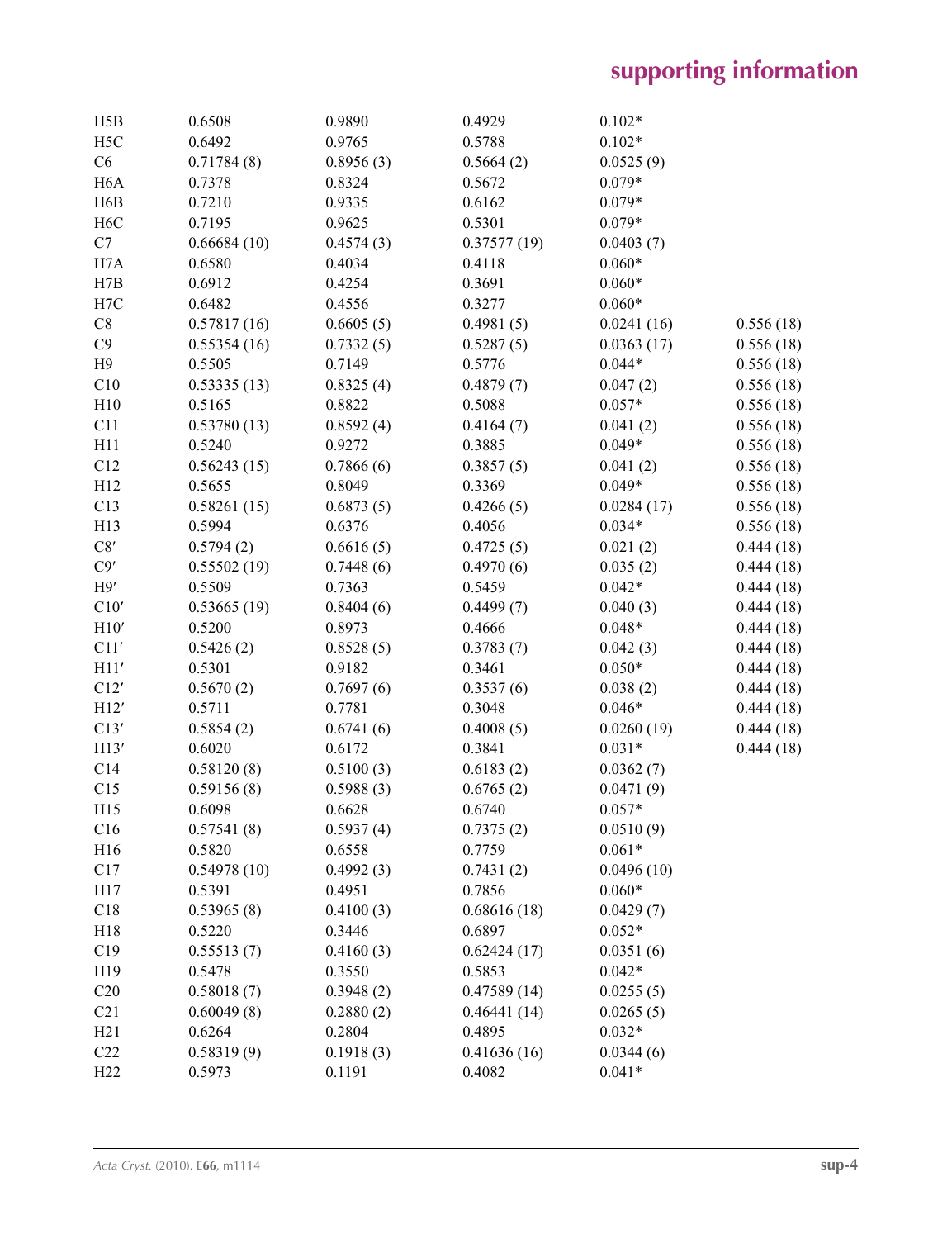| C <sub>23</sub>   | 0.54526(10) | 0.2028(3) | 0.38053(17) | 0.0412(7)   |          |
|-------------------|-------------|-----------|-------------|-------------|----------|
| H23               | 0.5333      | 0.1370    | 0.3481      | $0.049*$    |          |
| C <sub>24</sub>   | 0.52498(9)  | 0.3086(3) | 0.39171(18) | 0.0432(8)   |          |
| H <sub>24</sub>   | 0.4991      | 0.3156    | 0.3665      | $0.052*$    |          |
| C <sub>25</sub>   | 0.54182(8)  | 0.4050(3) | 0.43925(17) | 0.0360(6)   |          |
| H25               | 0.5275      | 0.4775    | 0.4470      | $0.043*$    |          |
| C <sub>26</sub>   | 0.72262(7)  | 0.4198(3) | 0.56404(17) | 0.0310(6)   |          |
| H26               | 0.7287      | 0.4180    | 0.5137      | $0.037*$    |          |
| C27               | 0.73017(8)  | 0.5364(3) | 0.60018(18) | 0.0333(6)   |          |
| H27               | 0.7404      | 0.6019    | 0.5707      | $0.040*$    |          |
| C28               | 0.74038(8)  | 0.5601(4) | 0.68319(19) | 0.0484(8)   |          |
| <b>H28A</b>       | 0.7677      | 0.5421    | 0.7026      | $0.058*$    |          |
| H28B              | 0.7362      | 0.6513    | 0.6925      | $0.058*$    |          |
| C29               | 0.71816(11) | 0.4810(4) | 0.7254(2)   | 0.0515(10)  |          |
| H29A              | 0.7177      | 0.5245    | 0.7729      | $0.062*$    |          |
| H29B              | 0.7310      | 0.3980    | 0.7379      | $0.062*$    |          |
| C30               | 0.67744(8)  | 0.4573(4) | 0.68168(17) | 0.0398(7)   |          |
| H30               | 0.6578      | 0.4914    | 0.7067      | $0.048*$    |          |
| C31               | 0.66613(8)  | 0.3492(3) | 0.63912(15) | 0.0335(6)   |          |
| H31               | 0.6399      | 0.3201    | 0.6391      | $0.040*$    |          |
| C32               | 0.69224(8)  | 0.2436(3) | 0.62553(18) | 0.0413(7)   |          |
| H32A              | 0.6999      | 0.1918    | 0.6716      | $0.050*$    |          |
| H32B              | 0.6781      | 0.1874    | 0.5854      | $0.050*$    |          |
| C33               | 0.72751(9)  | 0.2912(3) | 0.60362(19) | 0.0421(7)   |          |
| H33A              | 0.7353      | 0.2275    | 0.5704      | $0.050*$    |          |
| H33B              | 0.7482      | 0.2980    | 0.6492      | $0.050*$    |          |
| C34               | 0.58431(16) | 0.9833(6) | 0.6744(3)   | 0.0401(17)  | 0.511(7) |
| H34A              | 0.6037      | 1.0068    | 0.7198      | $0.048*$    | 0.511(7) |
| H34B              | 0.5942      | 0.9105    | 0.6505      | $0.048*$    | 0.511(7) |
| C34'              | 0.58224(16) | 1.0511(6) | 0.6851(3)   | $0.081(3)*$ | 0.489(7) |
| H34C              | 0.6019      | 0.9840    | 0.6974      | $0.097*$    | 0.489(7) |
| H <sub>34</sub> D | 0.5926      | 1.1295    | 0.7122      | $0.097*$    | 0.489(7) |
|                   |             |           |             |             |          |

*Atomic displacement parameters (Å2 )*

|                 | $U^{11}$   | $L^{22}$   | $I^{\frac{3}{3}}$ | $U^{12}$      | $U^{13}$      | $L^{23}$      |
|-----------------|------------|------------|-------------------|---------------|---------------|---------------|
| <b>Ir</b>       | 0.01353(7) | 0.02279(7) | 0.03367(8)        | 0.00024(3)    | 0.00019(5)    | $-0.00506(4)$ |
| C <sub>11</sub> | 0.0276(8)  | 0.0522(16) | 0.0600(13)        | $-0.0038(8)$  | 0.0068(8)     | $-0.0006(11)$ |
| Cl <sub>2</sub> | 0.082(3)   | 0.064(2)   | 0.293(7)          | 0.033(2)      | 0.100(4)      | 0.095(4)      |
| Cl1'            | 0.0481(13) | 0.087(3)   | 0.0383(11)        | $-0.0257(13)$ | 0.0087(9)     | 0.0051(12)    |
| Cl2'            | 0.0796(19) | 0.0548(18) | 0.0410(14)        | 0.0281(14)    | 0.0329(10)    | 0.0115(9)     |
| P               | 0.0143(3)  | 0.0221(3)  | 0.0463(4)         | $-0.0004(2)$  | 0.0001(3)     | $-0.0069(3)$  |
| F <sub>1</sub>  | 0.0373(11) | 0.0748(16) | 0.1002(18)        | 0.0227(11)    | 0.0097(11)    | 0.0172(14)    |
| F <sub>2</sub>  | 0.0634(16) | 0.135(3)   | 0.0935(19)        | $-0.0184(16)$ | 0.0181(14)    | 0.0535(18)    |
| F <sub>3</sub>  | 0.0535(13) | 0.0842(18) | 0.0747(15)        | 0.0031(12)    | 0.0025(11)    | 0.0362(13)    |
| F4              | 0.0402(15) | 0.085(2)   | 0.124(3)          | 0.0264(11)    | $-0.0033(15)$ | $-0.0120(15)$ |
| N1              | 0.0173(11) | 0.0250(12) | 0.0645(17)        | $-0.0015(9)$  | $-0.0010(10)$ | 0.0063(11)    |
| N <sub>2</sub>  | 0.0264(12) | 0.0322(13) | 0.0443(14)        | $-0.0048(10)$ | 0.0006(10)    | 0.0080(11)    |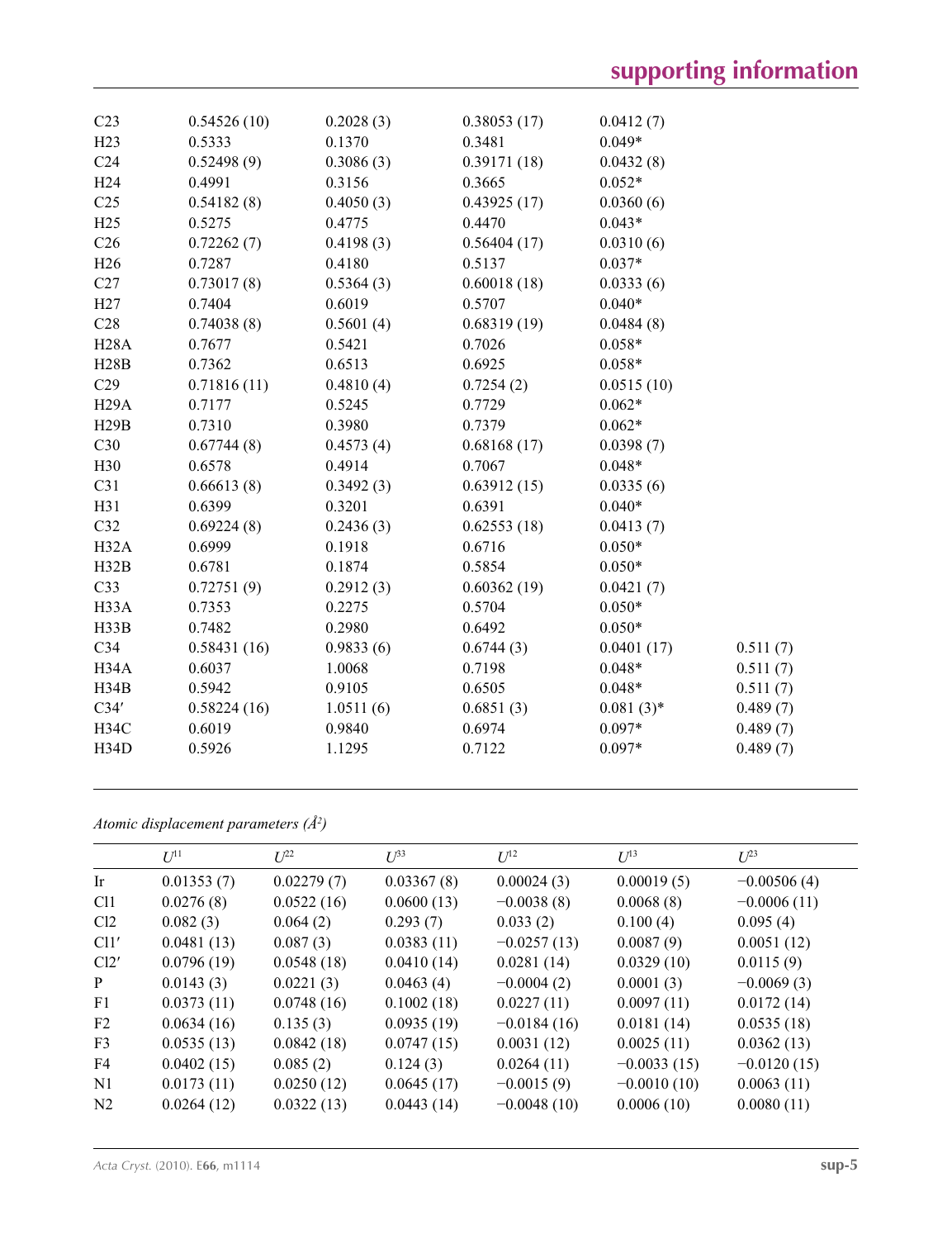# **supporting information**

| $\bf{B}$        | 0.0281(19) | 0.069(3)   | 0.069(3)   | 0.0096(18)    | 0.0080(18)    | 0.022(2)      |
|-----------------|------------|------------|------------|---------------|---------------|---------------|
| C1              | 0.0162(12) | 0.0253(13) | 0.0496(17) | $-0.0019(10)$ | $-0.0013(11)$ | 0.0031(12)    |
| C <sub>2</sub>  | 0.0313(16) | 0.0437(18) | 0.056(2)   | $-0.0060(13)$ | $-0.0008(14)$ | 0.0207(15)    |
| C <sub>3</sub>  | 0.0252(15) | 0.0365(17) | 0.079(2)   | $-0.0033(13)$ | $-0.0002(15)$ | 0.0248(17)    |
| C4              | 0.0248(14) | 0.0228(14) | 0.087(2)   | $-0.0024(11)$ | 0.0078(15)    | $-0.0061(15)$ |
| C <sub>5</sub>  | 0.0224(15) | 0.0287(17) | 0.146(4)   | $-0.0007(13)$ | 0.0055(19)    | $-0.014(2)$   |
| C6              | 0.0221(15) | 0.0325(16) | 0.096(3)   | $-0.0015(12)$ | $-0.0004(16)$ | $-0.0139(17)$ |
| C7              | 0.0423(18) | 0.0382(16) | 0.0394(17) | $-0.0084(15)$ | 0.0073(13)    | 0.0021(14)    |
| C8              | 0.017(2)   | 0.024(3)   | 0.029(4)   | $-0.0035(19)$ | 0.000(2)      | 0.006(2)      |
| C9              | 0.032(3)   | 0.028(3)   | 0.047(4)   | 0.013(2)      | 0.006(3)      | 0.010(3)      |
| C10             | 0.048(3)   | 0.033(3)   | 0.063(6)   | 0.015(3)      | 0.017(3)      | 0.013(3)      |
| C11             | 0.039(3)   | 0.032(3)   | 0.047(6)   | 0.007(2)      | 0.000(3)      | 0.016(3)      |
| C12             | 0.036(3)   | 0.039(4)   | 0.041(5)   | $-0.010(3)$   | $-0.004(3)$   | 0.014(3)      |
| C13             | 0.022(3)   | 0.030(3)   | 0.030(4)   | $-0.002(2)$   | 0.001(3)      | 0.001(3)      |
| C8'             | 0.018(3)   | 0.020(3)   | 0.024(5)   | $-0.001(2)$   | 0.004(3)      | $-0.001(3)$   |
| C9'             | 0.035(4)   | 0.029(4)   | 0.035(5)   | 0.005(3)      | 0.000(3)      | $-0.004(3)$   |
| C10'            | 0.043(4)   | 0.033(4)   | 0.040(6)   | 0.020(3)      | 0.003(4)      | 0.003(4)      |
| C11'            | 0.051(4)   | 0.023(3)   | 0.042(6)   | 0.011(3)      | $-0.007(4)$   | 0.004(3)      |
| C12'            | 0.041(4)   | 0.031(4)   | 0.036(5)   | $-0.002(3)$   | $-0.003(3)$   | 0.011(3)      |
| C13'            | 0.027(3)   | 0.024(3)   | 0.025(4)   | $-0.003(2)$   | 0.003(3)      | 0.005(3)      |
| C14             | 0.0134(13) | 0.0382(16) | 0.055(2)   | 0.0014(10)    | 0.0038(13)    | $-0.0189(13)$ |
| C15             | 0.0152(13) | 0.055(2)   | 0.070(2)   | $-0.0043(12)$ | 0.0079(13)    | $-0.0321(17)$ |
| C16             | 0.0195(14) | 0.072(2)   | 0.058(2)   | 0.0024(14)    | 0.0016(13)    | $-0.0355(18)$ |
| C17             | 0.0231(17) | 0.073(3)   | 0.051(2)   | 0.0063(13)    | 0.0047(15)    | $-0.0193(16)$ |
| C18             | 0.0244(14) | 0.0518(19) | 0.0511(19) | $-0.0001(13)$ | 0.0059(13)    | $-0.0088(15)$ |
| C19             | 0.0183(12) | 0.0370(15) | 0.0476(17) | 0.0010(11)    | 0.0024(11)    | $-0.0113(13)$ |
| C20             | 0.0203(12) | 0.0231(12) | 0.0294(13) | $-0.0042(9)$  | $-0.0015(10)$ | 0.0005(10)    |
| C21             | 0.0267(13) | 0.0236(12) | 0.0275(13) | $-0.0025(10)$ | 0.0026(10)    | 0.0048(10)    |
| C22             | 0.0464(17) | 0.0208(13) | 0.0341(15) | $-0.0040(12)$ | 0.0056(13)    | 0.0003(11)    |
| C <sub>23</sub> | 0.0508(19) | 0.0295(15) | 0.0346(16) | $-0.0129(13)$ | $-0.0077(14)$ | 0.0013(12)    |
| C <sub>24</sub> | 0.0323(16) | 0.0346(16) | 0.0497(18) | $-0.0103(12)$ | $-0.0171(13)$ | 0.0066(13)    |
| C <sub>25</sub> | 0.0242(14) | 0.0280(14) | 0.0486(17) | $-0.0001(11)$ | $-0.0062(12)$ | 0.0005(12)    |
| C <sub>26</sub> | 0.0177(12) | 0.0316(14) | 0.0445(16) | 0.0034(10)    | 0.0090(11)    | $-0.0012(12)$ |
| C27             | 0.0112(12) | 0.0369(15) | 0.0479(18) | 0.0001(11)    | $-0.0014(11)$ | $-0.0046(14)$ |
| C28             | 0.0222(14) | 0.065(2)   | 0.0515(19) | 0.0020(15)    | $-0.0043(13)$ | $-0.0185(17)$ |
| C29             | 0.0306(18) | 0.084(3)   | 0.0360(18) | $-0.0043(16)$ | $-0.0005(14)$ | $-0.0196(16)$ |
| C30             | 0.0221(14) | 0.066(2)   | 0.0291(15) | 0.0058(14)    | 0.0026(11)    | $-0.0068(15)$ |
| C31             | 0.0264(14) | 0.0429(16) | 0.0302(14) | 0.0021(12)    | 0.0041(11)    | 0.0076(12)    |
| C32             | 0.0359(16) | 0.0404(17) | 0.0467(17) | 0.0094(13)    | 0.0074(13)    | 0.0117(14)    |
| C33             | 0.0360(16) | 0.0327(16) | 0.058(2)   | 0.0082(13)    | 0.0126(14)    | 0.0022(14)    |
| C34             | 0.034(3)   | 0.026(3)   | 0.066(4)   | 0.004(2)      | 0.022(3)      | $-0.002(3)$   |

*Geometric parameters (Å, º)*

| $Ir-P$      | 2.3196(7) | $Cl0'$ —H $10'$ | 0.950 |  |
|-------------|-----------|-----------------|-------|--|
| $Ir$ — $Cl$ | 2.041(3)  | $C10'$ — $C11'$ | 1.390 |  |
| Ir $-C26$   | 2.189(3)  | $Cl1'$ —H11'    | 0.950 |  |
| Ir $-C27$   | 2.207(3)  | $C11'$ - $C12'$ | 1.390 |  |
|             |           |                 |       |  |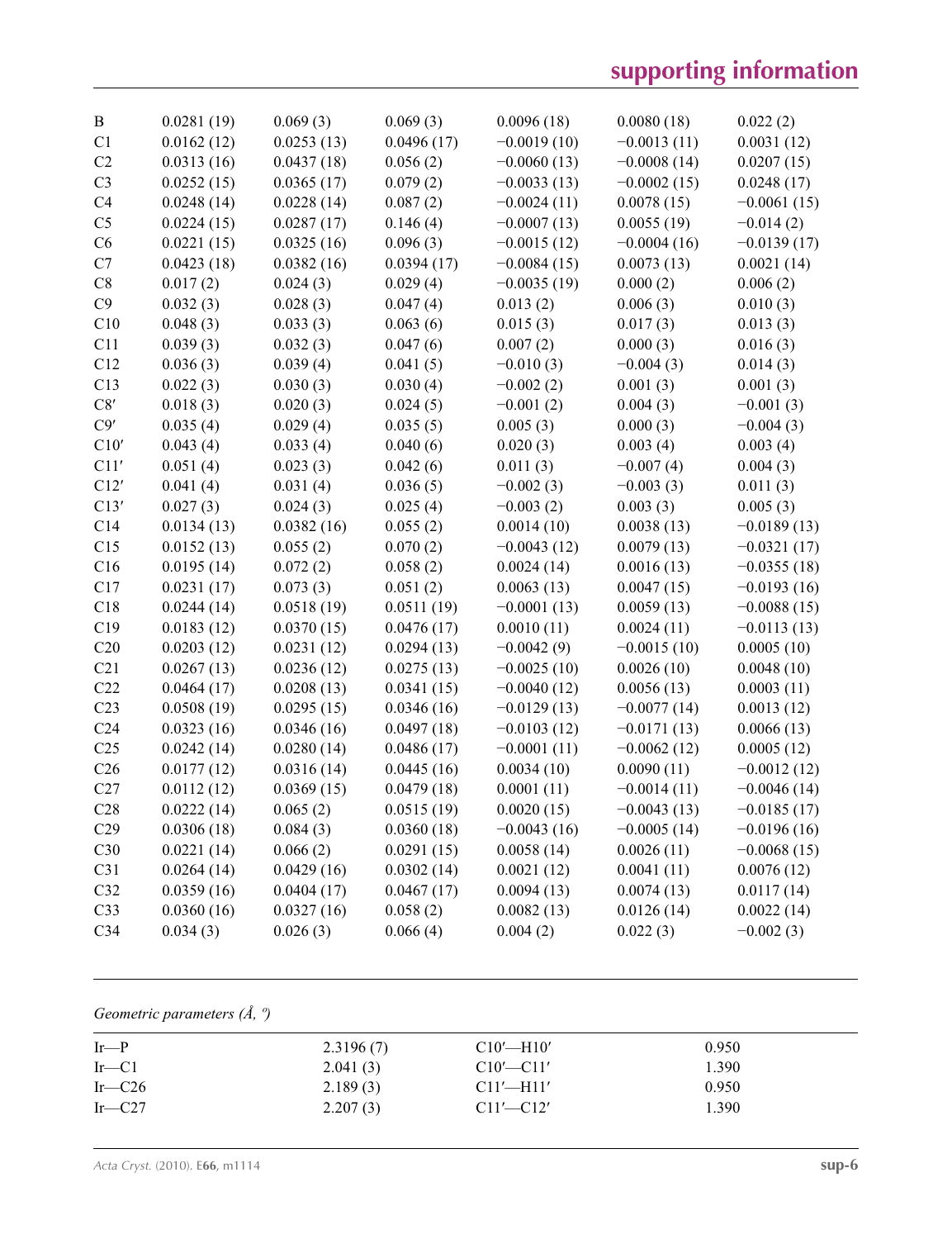| $Ir$ -C30      | 2.187(3) | $C12'$ —H12'    | 0.950    |
|----------------|----------|-----------------|----------|
| $Ir$ -C31      | 2.198(3) | $C12'$ - $C13'$ | 1.390    |
| $Cl1-C34$      | 1.731(5) | $C13'$ -H13'    | 0.950    |
| $Cl2-C34$      | 1.719(6) | $C14 - C15$     | 1.404(4) |
| $Cl1'$ -C34'   | 1.732(5) | $C14 - C19$     | 1.389(4) |
| $Cl2'$ -C34'   | 1.740(5) | $C15 - H15$     | 0.950    |
| $P - C8$       | 1.769(4) | $C15 - C16$     | 1.382(5) |
| $P - C8'$      | 1.957(6) | $C16 - H16$     | 0.950    |
| $P - C14$      | 1.827(4) | $C16 - C17$     | 1.380(5) |
| $P - C20$      | 1.827(3) | $C17 - H17$     | 0.950    |
| $F1 - B$       | 1.369(4) | $C17 - C18$     | 1.389(5) |
| $F2 - B$       | 1.373(5) | $C18 - H18$     | 0.950    |
| $F3 - B$       | 1.364(5) | $C18 - C19$     | 1.384(4) |
| $F4 - B$       | 1.393(6) | $C19 - H19$     | 0.950    |
| $N1 - C1$      | 1.358(3) | $C20-C21$       | 1.384(4) |
| $N1 - C3$      | 1.392(4) | $C20-C25$       | 1.403(4) |
| $N1 - C4$      | 1.474(4) | $C21 - H21$     | 0.950    |
| $N2 - C1$      | 1.360(4) | $C21 - C22$     | 1.391(4) |
| $N2-C2$        | 1.377(4) | $C22 - H22$     | 0.950    |
| $N2-C7$        | 1.464(4) | $C22-C23$       | 1.386(4) |
| $C2-H2$        | 0.950    | $C23 - H23$     | 0.950    |
| $C2-C3$        | 1.334(5) | $C23-C24$       | 1.373(5) |
| $C3-H3$        | 0.950    | $C24 - H24$     | 0.950    |
| $C4 - H4$      | 1.000    | $C24 - C25$     | 1.383(4) |
| $C4 - C5$      | 1.517(4) | $C25 - H25$     | 0.950    |
| $C4 - C6$      | 1.529(4) | $C26 - H26$     | 1.000    |
| $C5 - H5A$     | 0.980    | $C26 - C27$     | 1.388(4) |
| $C5 - H5B$     | 0.980    | $C26-C33$       | 1.524(4) |
| $C5 - H5C$     | 0.980    | $C27 - H27$     | 1.000    |
| $C6 - H6A$     | 0.980    | $C27 - C28$     | 1.506(5) |
| $C6 - H6B$     | 0.980    | $C28 - H28A$    | 0.990    |
| $C6 - H6C$     | 0.980    | $C28 - H28B$    | 0.990    |
| $C7 - H7A$     | 0.980    | $C28 - C29$     | 1.494(6) |
| $C7 - H7B$     | 0.980    | C29-H29A        | 0.990    |
| $C7 - H7C$     | 0.980    | C29-H29B        | 0.990    |
| $C8-C9$        | 1.390    | $C29 - C30$     | 1.530(5) |
| $C8 - C13$     | 1.390    | $C30 - H30$     | 1.000    |
| $C9 - H9$      | 0.950    | $C30-C31$       | 1.384(4) |
| $C9 - C10$     | 1.390    | $C31 - H31$     | 1.000    |
| $C10 - H10$    | 0.950    | $C31 - C32$     | 1.516(4) |
| $C10 - C11$    | 1.390    | $C32-H32A$      | 0.990    |
| $C11 - H11$    | 0.950    | $C32 - H32B$    | 0.990    |
| $C11 - C12$    | 1.390    | $C32-C33$       | 1.514(4) |
| $C12 - H12$    | 0.950    | C33-H33A        | 0.990    |
| $C12 - C13$    | 1.390    | $C33 - H33B$    | 0.990    |
| $C13 - H13$    | 0.950    | C34-H34A        | 0.990    |
| $C8'$ - $C9'$  | 1.390    | C34-H34B        | 0.990    |
| $C8'$ - $C13'$ | 1.390    | СЗ4'-НЗ4С       | 0.990    |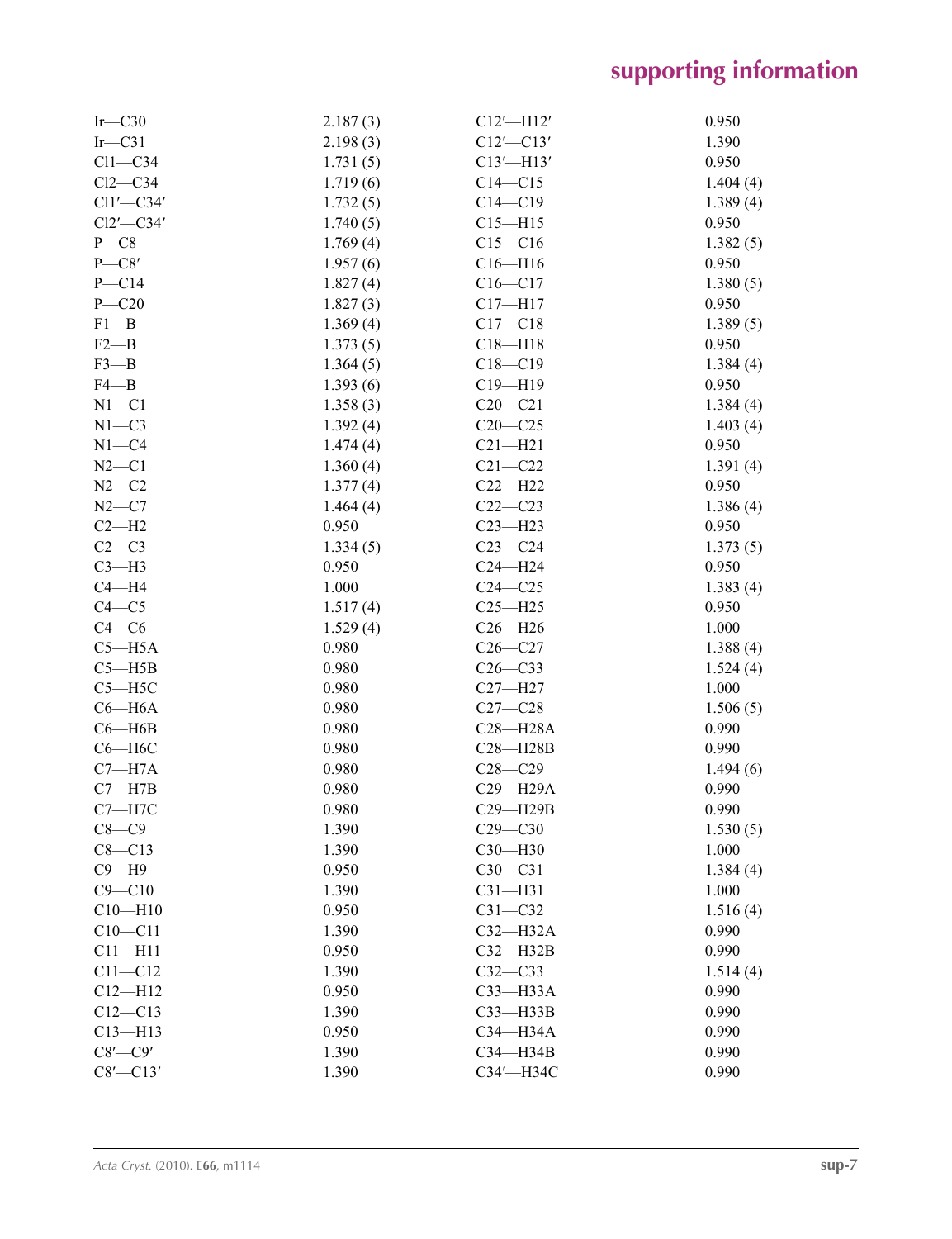# **supporting information**

| $C9'$ —H $9'$                  | 0.950      | $C34'$ —H34D             | 0.990      |
|--------------------------------|------------|--------------------------|------------|
| $C9'$ - $C10'$                 | 1.390      |                          |            |
|                                |            |                          |            |
| $P$ —Ir—C1                     | 93.05(7)   | $C11'$ - $C12'$ - $C13'$ | 120.0      |
| $P$ -Ir-C26                    | 154.91(8)  | $H12'$ - $Cl2'$ - $Cl3'$ | 120.0      |
| $P$ -Ir-C27                    | 168.25(9)  | $C8'$ - $C13'$ - $C12'$  | 120.0      |
| $P$ -Ir-C30                    | 97.40(8)   | $C8'$ - $C13'$ - $H13'$  | 120.0      |
| $P$ —Ir—C31                    | 89.18(8)   | $C12' - C13' - H13'$     | 120.0      |
| $Cl$ -Ir-C26                   | 91.82(11)  | $P - C14 - C15$          | 118.7(2)   |
| $Cl$ -Ir-C27                   | 85.73 (11) | $P - C14 - C19$          | 122.8(2)   |
| $Cl$ -Ir-C30                   | 156.42(12) | $C15-C14-C19$            | 118.5(3)   |
| $Cl$ -Ir-C31                   | 165.05(11) | $C14 - C15 - H15$        | 119.9      |
| $C26$ -Ir- $C27$               | 36.81(11)  | $C14-C15-C16$            | 120.3(3)   |
| $C26$ -Ir- $C30$               | 87.62 (11) | $H15-C15-C16$            | 119.9      |
| $C26$ -Ir- $C31$               | 80.16(11)  | $C15-C16-H16$            | 119.7      |
| $C27$ -Ir- $C30$               | 79.75 (12) | $C15-C16-C17$            | 120.6(3)   |
| $C27$ -Ir- $C31$               | 95.00 (12) | H16-C16-C17              | 119.7      |
| $C30$ -Ir- $C31$               | 36.81(12)  | $C16-C17-H17$            | 120.3      |
| $Ir$ - $P$ - $C8$              | 121.6(2)   | $C16 - C17 - C18$        | 119.5(4)   |
|                                |            |                          |            |
| Ir—P—C8'<br>$Ir$ - $P$ - $C14$ | 116.3(3)   | H17-C17-C18              | 120.3      |
|                                | 116.25(11) | $C17 - C18 - H18$        | 119.9      |
| $Ir$ - $P$ - $C20$             | 112.12(9)  | $C17 - C18 - C19$        | 120.2(3)   |
| $C8-P$ — $C8'$                 | 13.7(2)    | H18-C18-C19              | 119.9      |
| $C8-P$ -C14                    | 97.2(3)    | $C14-C19-C18$            | 120.8(3)   |
| $C8 - P - C20$                 | 103.3(3)   | $C14 - C19 - H19$        | 119.6      |
| $C8'$ -P- $C14$                | 110.3(3)   | $C18 - C19 - H19$        | 119.6      |
| $C8'$ -P- $C20$                | 95.4(3)    | $P - C20 - C21$          | 120.81(19) |
| $C14 - P - C20$                | 103.87(13) | $P - C20 - C25$          | 119.7(2)   |
| $C1-M1-C3$                     | 110.2(3)   | $C21 - C20 - C25$        | 119.5(2)   |
| $C1 - N1 - C4$                 | 124.2(3)   | $C20-C21-H21$            | 119.8      |
| $C3-M1-C4$                     | 125.6(3)   | $C20 - C21 - C22$        | 120.4(2)   |
| $C1 - N2 - C2$                 | 110.3(3)   | H21-C21-C22              | 119.8      |
| $C1 - N2 - C7$                 | 124.4(2)   | $C21 - C22 - H22$        | 120.2      |
| $C2 - N2 - C7$                 | 125.3(3)   | $C21 - C22 - C23$        | 119.6(3)   |
| $F1 - B - F2$                  | 108.9(3)   | H22-C22-C23              | 120.2      |
| $F1 - B - F3$                  | 110.7(4)   | $C22-C23-H23$            | 119.9      |
| $F1 - B - F4$                  | 108.8(4)   | $C22-C23-C24$            | 120.3(3)   |
| $F2$ —B—F3                     | 110.1(4)   | H23-C23-C24              | 119.9      |
| $F2$ —B—F4                     | 110.7(4)   | $C23-C24-H24$            | 119.6      |
| $F3$ —B—F4                     | 107.7(4)   | $C23-C24-C25$            | 120.8(3)   |
| $Ir-C1-N1$                     | 125.9(2)   | H24-C24-C25              | 119.6      |
| $Ir-C1-N2$                     | 129.0(2)   | $C20-C25-C24$            | 119.4(3)   |
| $N1-C1-N2$                     | 105.0(3)   | $C20-C25-H25$            | 120.3      |
| $N2-C2-H2$                     | 126.1      | $C24 - C25 - H25$        | 120.3      |
| $N2-C2-C3$                     | 107.8(3)   | Ir- $C26$ -H26           | 113.5      |
| $H2-C2-C3$                     | 126.1      | Ir- $C26$ - $C27$        | 72.31(15)  |
| $N1-C3-C2$                     | 106.7(3)   | Ir- $C26-C33$            | 112.95(18) |
| $N1-C3-H3$                     | 126.6      | $H26-C26-C27$            | 113.5      |
|                                |            |                          |            |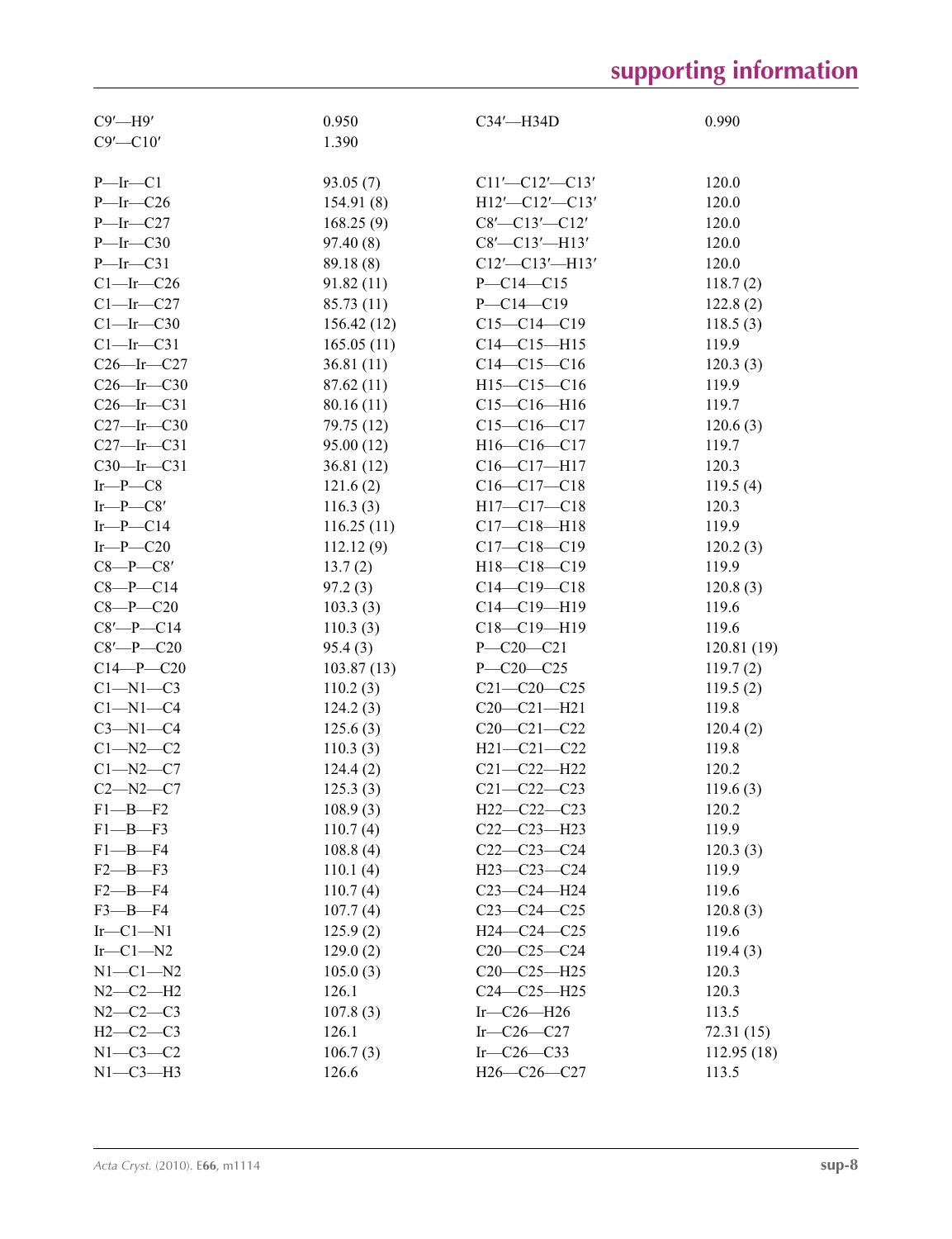| $C2-C3-H3$             | 126.6    | $H26-C26-C33$                                      | 113.5      |
|------------------------|----------|----------------------------------------------------|------------|
| $N1-C4-H4$             | 108.1    | $C27-C26-C33$                                      | 124.3(3)   |
| $N1-C4-C5$             | 111.3(3) | Ir- $C27-C26$                                      | 70.88(15)  |
| $N1-C4-C6$             | 110.8(3) | $Ir$ -C27-H27                                      | 113.7      |
| $H4-C4-C5$             | 108.1    | Ir- $C27-C28$                                      | 108.7(2)   |
| $H4-C4-C6$             | 108.1    | C26-C27-H27                                        | 113.7      |
| $C5-C4-C6$             | 110.2(3) | $C26-C27-C28$                                      | 127.3(3)   |
| $C4-C5-H5A$            | 109.5    | H27-C27-C28                                        | 113.7      |
| $C4-C5-H5B$            | 109.5    | C27-C28-H28A                                       | 108.9      |
| $C4-C5-H5C$            | 109.5    | C27-C28-H28B                                       | 108.9      |
| $H5A - C5 - H5B$       | 109.5    | $C27 - C28 - C29$                                  | 113.6(3)   |
| $H5A - C5 - H5C$       | 109.5    | H28A-C28-H28B                                      | 107.7      |
| $H5B - C5 - H5C$       | 109.5    | H28A-C28-C29                                       | 108.9      |
| $C4-C6-H6A$            | 109.5    | H28B-C28-C29                                       | 108.9      |
| $C4-C6-H6B$            | 109.5    | C28-C29-H29A                                       | 109.0      |
| $C4-C6-H6C$            | 109.5    | C28-C29-H29B                                       | 109.0      |
| $H6A - C6 - H6B$       | 109.5    | $C28 - C29 - C30$                                  | 112.9(3)   |
| $H6A - C6 - H6C$       | 109.5    | H29A-C29-H29B                                      | 107.8      |
| $H6B$ — $C6$ — $H6C$   | 109.5    | H <sub>29</sub> A-C <sub>29</sub> -C <sub>30</sub> | 109.0      |
| $N2$ — $C7$ — $H7A$    | 109.5    | H29B-C29-C30                                       | 109.0      |
| $N2-C7-H7B$            | 109.5    | Ir- $C30-C29$                                      | 112.7(2)   |
| $N2-C7-H7C$            | 109.5    | Ir- $C30$ -H30                                     | 113.8      |
| $H7A - C7 - H7B$       | 109.5    | Ir $-C30-C31$                                      | 72.04 (17) |
| $H7A - C7 - H7C$       | 109.5    | C29-C30-H30                                        | 113.8      |
| $H7B - C7 - H7C$       | 109.5    | C29-C30-C31                                        | 123.6(3)   |
| $P$ — $C8$ — $C9$      | 126.1(3) | H30-C30-C31                                        | 113.8      |
| $P - C8 - C13$         | 113.6(3) | Ir $-C31-C30$                                      | 71.15 (19) |
| $C9 - C8 - C13$        | 120.0    | $Ir$ -C31-H31                                      | 114.1      |
| $C8-C9-H9$             | 120.0    | Ir $-C31-C32$                                      | 110.07(18) |
| $C8 - C9 - C10$        | 120.0    | $C30-C31-H31$                                      | 114.1      |
| $H9-C9-C10$            | 120.0    | $C30-C31-C32$                                      | 125.2(3)   |
| $C9 - C10 - H10$       | 120.0    | H31-C31-C32                                        | 114.1      |
| $C9 - C10 - C11$       | 120.0    | C31-C32-H32A                                       | 108.8      |
| $H10-C10-C11$          | 120.0    | C31-C32-H32B                                       | 108.8      |
| $C10-C11-H11$          | 120.0    | $C31 - C32 - C33$                                  | 113.8(3)   |
| $C10-C11-C12$          | 120.0    | $H32A - C32 - H32B$                                | 107.7      |
| $H11 - C11 - C12$      | 120.0    | H32A-C32-C33                                       | 108.8      |
| $C11 - C12 - H12$      | 120.0    | H32B-C32-C33                                       | 108.8      |
| $C11 - C12 - C13$      | 120.0    | $C26 - C33 - C32$                                  | 114.0(2)   |
| $H12-C12-C13$          | 120.0    | $C26 - C33 - H33A$                                 | 108.7      |
| $C8 - C13 - C12$       | 120.0    | C26-C33-H33B                                       | 108.7      |
| $C8 - C13 - H13$       | 120.0    | $C32 - C33 - H33A$                                 | 108.7      |
| $C12-C13-H13$          | 120.0    | C32-C33-H33B                                       | 108.7      |
| $P$ — $C8$ ′— $C9'$    | 119.0(3) | H33A-C33-H33B                                      | 107.6      |
| $P - C8' - C13'$       | 120.9(3) | $Cl1-C34-C12$                                      | 113.0(4)   |
| $C9'$ - $C8'$ - $C13'$ | 120.0    | $Cl1-C34-H34A$                                     | 109.0      |
| $C8'$ — $C9'$ — $H9'$  | 120.0    | $Cl1-C34-H34B$                                     | 109.0      |
| $C8'$ - $C9'$ - $C10'$ | 120.0    | Cl2-C34-H34A                                       | 109.0      |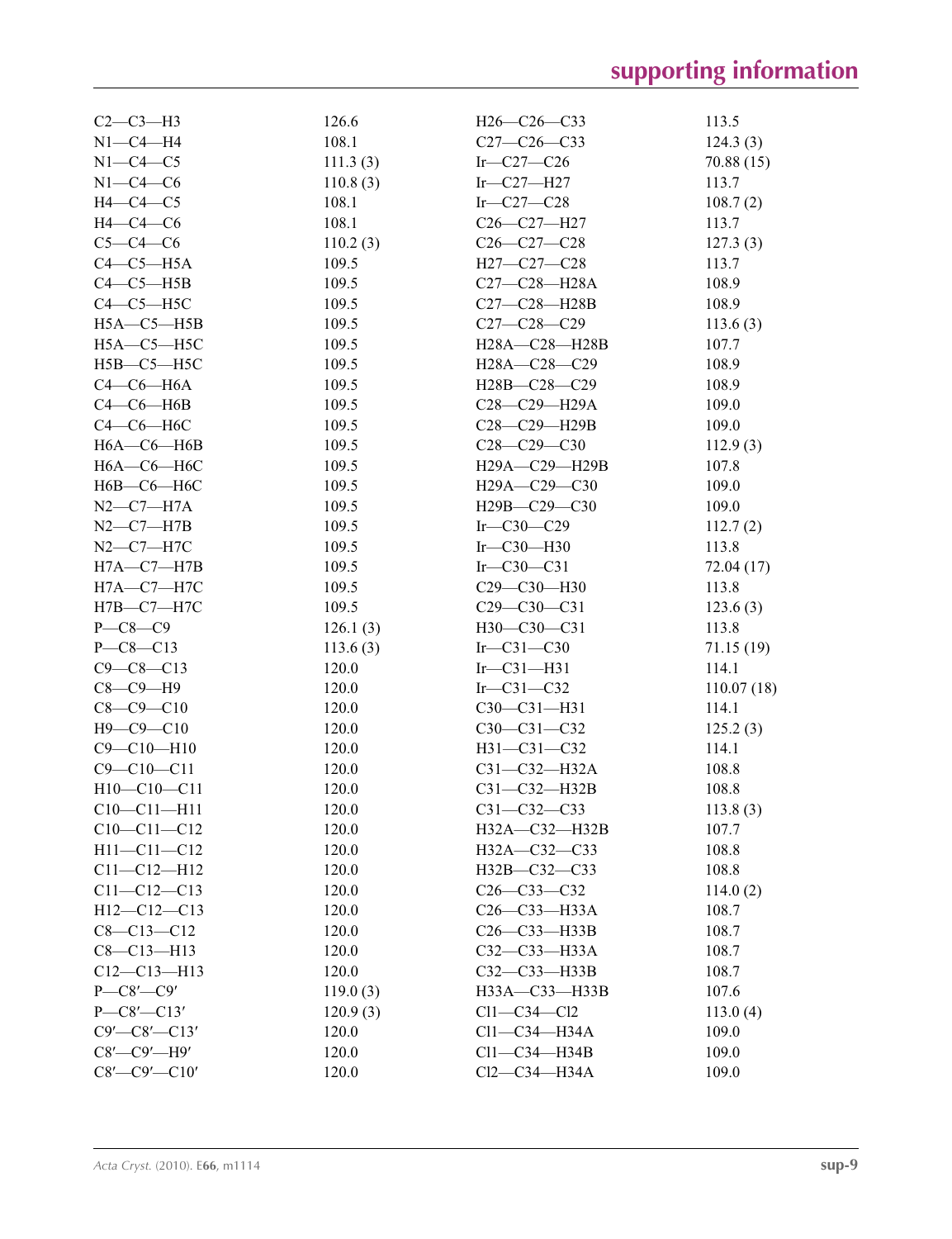| $H9'$ — $C9'$ — $C10'$                              | 120.0         | $Cl2-C34-H34B$                  | 109.0         |
|-----------------------------------------------------|---------------|---------------------------------|---------------|
| $C9'$ - $C10'$ - $H10'$                             | 120.0         | H34A-C34-H34B                   | 107.8         |
| $C9'$ - $C10'$ - $C11'$                             | 120.0         | $Cl1'$ — $Cl2'$                 | 112.7(4)      |
| $H10'$ -C10'-C11'                                   | 120.0         | $Cl1'$ — $Cl34'$ — $H34C$       | 109.1         |
| $C10'$ - $C11'$ - $H11'$                            | 120.0         | $Cl1'$ — $Cl34'$ — $H34D$       | 109.1         |
| $C10'$ - $C11'$ - $C12'$                            | 120.0         | $Cl2'$ — $Cl34'$ — $H34C$       | 109.1         |
| $H11'$ - $Cl1'$ - $Cl2'$                            | 120.0         | $Cl2'$ — $Cl34'$ — $H34D$       | 109.1         |
| $Cl1'$ - $Cl2'$ - $H12'$                            | 120.0         | H34C-C34'-H34D                  | 107.8         |
|                                                     |               |                                 |               |
| $C1$ —Ir—P—C8                                       | $-32.6(3)$    | $C8 - P - C14 - C19$            | 108.2(3)      |
| $Cl$ —Ir—P—C8'                                      | $-18.0(3)$    | $C8$ '-P-C14-C15                | $-76.7(4)$    |
| $Cl$ -Ir-P-C14                                      | $-150.47(13)$ | $C8'$ -P-C14-C19                | 103.6(4)      |
| $C1$ —Ir—P—C20                                      | 90.25(12)     | $C20-P-C14-C15$                 | $-177.9(3)$   |
| $C26$ -Ir-P- $C8$                                   | $-133.5(4)$   | $C20-P-C14-C19$                 | 2.4(3)        |
| $C26$ —Ir—P—C8'                                     | $-118.9(3)$   | $P - C14 - C15 - C16$           | 178.9(3)      |
| $C26$ -Ir-P-C14                                     | 108.6(2)      | $C19-C14-C15-C16$               | $-1.4(5)$     |
| $C26$ —Ir—P—C20                                     | $-10.6(2)$    | $C14-C15-C16-C17$               | 1.9(5)        |
| $C27$ —Ir—P—C8                                      | 51.2(6)       | $C15-C16-C17-C18$               | $-1.2(5)$     |
| $C27$ —Ir—P—C8'                                     | 65.7(5)       | $C16-C17-C18-C19$               | $-0.1(5)$     |
| $C27$ —Ir—P—C14                                     | $-66.7(5)$    | $C17-C18-C19-C14$               | 0.6(5)        |
| $C27$ —Ir—P—C20                                     | 174.0(4)      | $P - C14 - C19 - C18$           | 179.8(2)      |
| $C30$ —Ir—P—C8                                      | 126.3(3)      | $C15-C14-C19-C18$               | 0.1(5)        |
| $C30$ —Ir—P—C8'                                     | 140.8(3)      | $Ir$ - $P$ - $C20$ - $C21$      |               |
|                                                     | 8.35(14)      | Ir-P-C20-C25                    | 16.3(2)       |
| $C30$ —Ir—P—C14                                     |               |                                 | $-163.7(2)$   |
| $C30$ —Ir—P—C20                                     | $-110.93(14)$ | $C8 - P - C20 - C21$            | 148.9(3)      |
| $C31$ —Ir—P—C8                                      | 162.2(3)      | $C8 - P - C20 - C25$            | $-31.1(4)$    |
| $C31$ —Ir—P—C8'                                     | 176.7(3)      | $C8'$ —P— $C20$ — $C21$         | 137.6(3)      |
| $C31$ —Ir—P—C14                                     | 44.32 (13)    | $C8$ '—P—C20—C25                | $-42.4(4)$    |
| $C31$ —Ir—P—C20                                     | $-74.96(12)$  | $C14-P-C20-C21$                 | $-110.0(2)$   |
| $C3-M1-C1$ -Ir                                      | 178.82 (19)   | $C14-P-C20-C25$                 | 70.0(3)       |
| $C3 - N1 - C1 - N2$                                 | 1.7(3)        | $P - C20 - C21 - C22$           | $-179.4(2)$   |
| $C4 - N1 - C1 - Ir$                                 | $-1.4(4)$     | $C25-C20-C21-C22$               | 0.6(4)        |
| $C4 - N1 - C1 - N2$                                 | $-178.5(2)$   | $C20-C21-C22-C23$               | $-0.7(4)$     |
| $C2 - N2 - C1 - Ir$                                 | $-178.4(2)$   | $C21 - C22 - C23 - C24$         | 0.7(5)        |
| $C2 - N2 - C1 - N1$                                 | $-1.4(3)$     | $C22-C23-C24-C25$               | $-0.6(5)$     |
| $C7 - N2 - C1 - Ir$                                 | 3.2(4)        | $C23-C24-C25-C20$               | 0.6(5)        |
| $C7 - N2 - C1 - N1$                                 | $-179.8(2)$   | $P - C20 - C25 - C24$           | 179.5(2)      |
| $P\rightarrow$ Ir $\rightarrow$ C1 $\rightarrow$ N1 | 92.8(2)       | $C21 - C20 - C25 - C24$         | $-0.5(4)$     |
| $P$ -Ir-Cl-N2                                       | $-90.8(2)$    | $P\rightarrow$ Ir $-C26$ $-C27$ | $-178.43(16)$ |
| $C26$ —Ir—C1—N1                                     | $-111.9(2)$   | $P\rightarrow$ Ir $-C26$ $-C33$ | $-58.0(3)$    |
| $C26$ -Ir- $C1$ -N2                                 | 64.6(2)       | $Cl$ —Ir—C26—C27                | 80.4(2)       |
| $C27$ —Ir—C1—N1                                     | $-75.5(2)$    | $Cl$ -Ir-C26-C33                | $-159.1(2)$   |
| $C27$ -Ir- $C1$ -N2                                 | 100.9(2)      | $C27$ -Ir- $C26$ - $C33$        | 120.5(3)      |
| $C30$ —Ir—C1—N1                                     | $-23.6(4)$    | $C30$ —Ir—C26—C27               | $-76.0(2)$    |
| $C30$ —Ir—C1—N2                                     | 152.8(3)      | $C30$ —Ir—C26—C33               | 44.4 (2)      |
| $C31$ —Ir—C $1$ —N $1$                              | $-168.9(3)$   | $C31$ -Ir- $C26$ - $C27$        | $-112.3(2)$   |
| $C31$ —Ir—C1—N2                                     | 7.5(5)        | $C31$ —Ir—C26—C33               | 8.2(2)        |
| $C1 - N2 - C2 - C3$                                 | 0.6(3)        | Ir- $C26 - C27 - C28$           | 99.3(3)       |